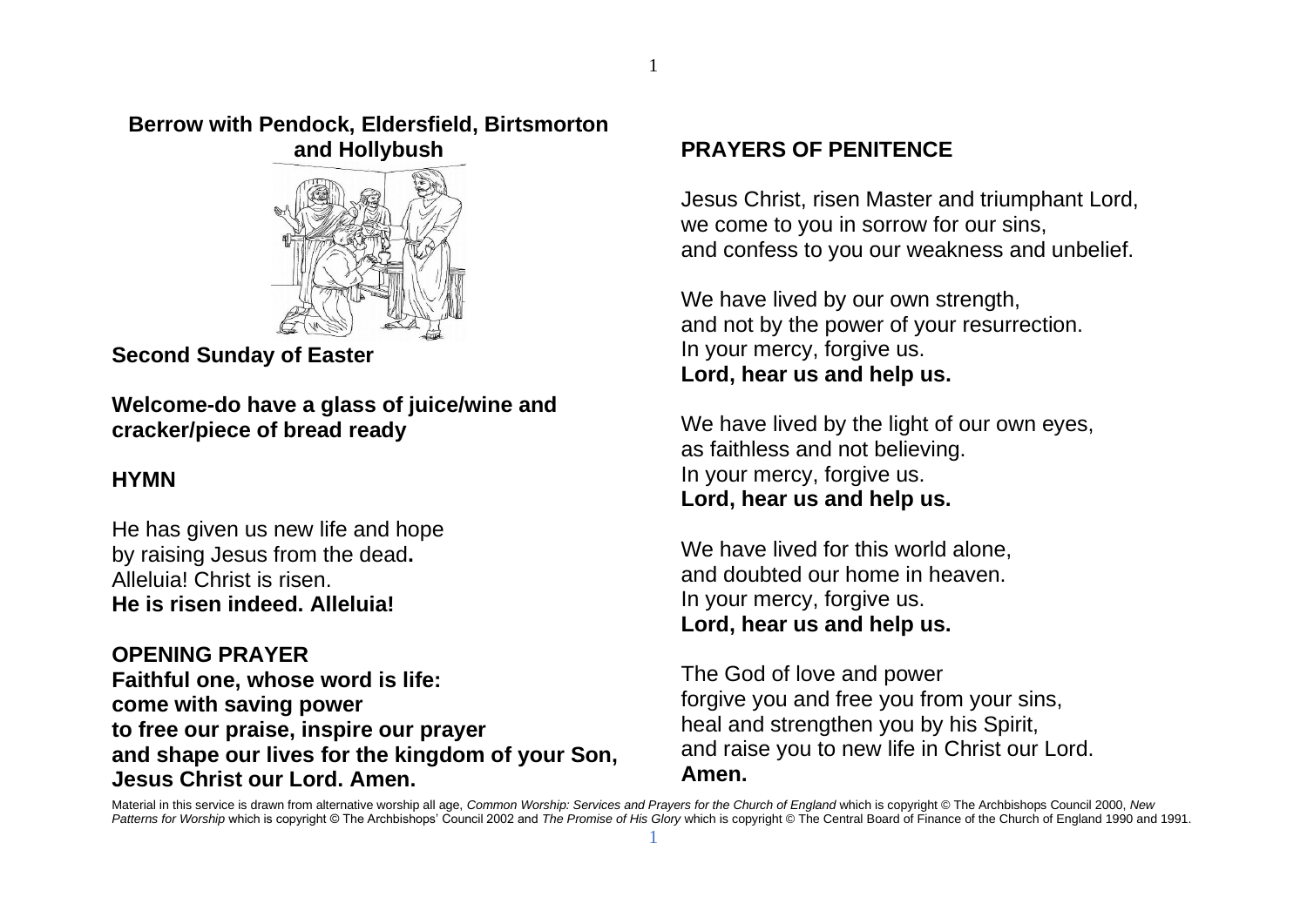# **THE COLLECT**

Risen Christ, for whom no door is locked, no entrance barred: open the doors of our hearts, that we may seek the good of others and walk the joyful road of sacrifice and peace, to the praise of God the Father. **Amen**

### **READING: Acts 4.32-35. John 20. 19 to end. (Please read 1John 1.1-22 at home)**

### **REFLECTION**

The disciples of Jesus are huddled together in a room. Thomas happens to be absent. He shows up later, though Jesus had left. "Unless I see the mark of the nails in his hands, and put my finger in the mark of those nails, and my hand in his side, I will not believe." The eyewitness reports of the other disciples were not enough. Thomas needed to SEE for himself that the dead Jesus was now the alive Jesus.

You can relate to this urge of Thomas...how we also insist on seeing something with our own eyes before we decide it's real. "Seeing is believing."

But here is a truth with which we must come to terms today. The church of the resurrected Jesus Christ is founded on a complete reversal of this doctrine. Now, it is "believing is seeing," and not the other way around.

Jesus tells Thomas that those who find a way to trust in him without the privilege of seeing him--these ones are blessed. Let's think about this promise of Jesus.

This is quite something for us to hear and absorb in our own lives. What it says is that we are at no disadvantage from those first-century disciples. Believing in this Jesus in our own day and time is its own path for "seeing" him.

This is the joy Peter speaks of in his first letter he writes to a Christian community living long after the time of Jesus walking in Palestine. "Although you have not seen Christ Jesus," Peter tells these followers, "you [nevertheless] love him; and even though you do not see him now, you believe in him and rejoice with an indescribable and glorious joy."

If you review the lives of the great prophets and saints, from Jeremiah to Mother Teresa, you'll find plenty of doubt. I think most of us have doubts and

Material in this service is drawn from alternative worship all age, *Common Worship: Services and Prayers for the Church of England* which is copyright © The Archbishops Council 2000, *New*  Patterns for Worship which is copyright © The Archbishops' Council 2002 and The Promise of His Glory which is copyright © The Central Board of Finance of the Church of England 1990 and 1991.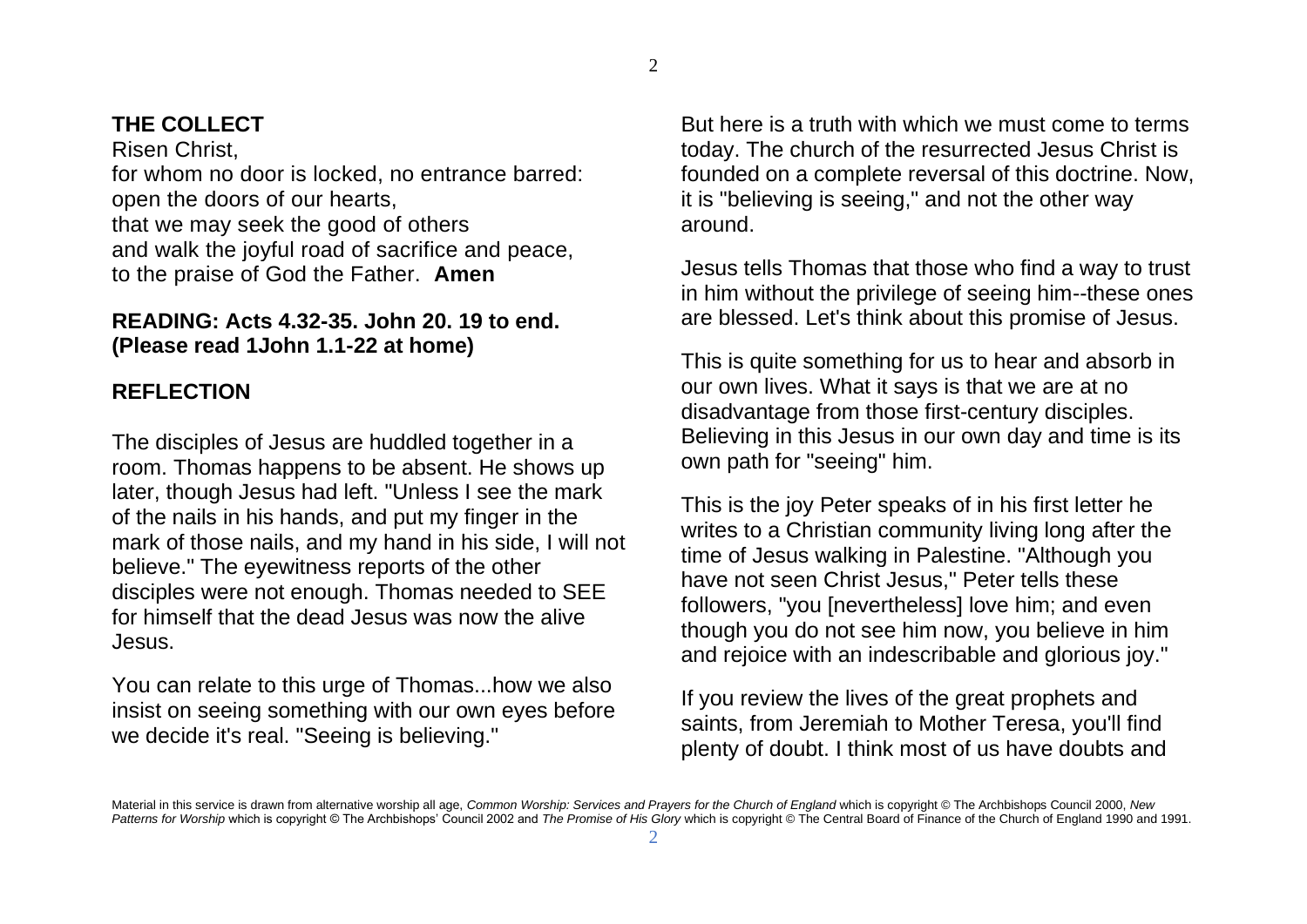so we ought to have some sympathy and respect for Thomas.

Certainly, early Christians were doubtful frequently about the wisdom of having adopted this faith. The risks were great, and many of them were tempted to go into hiding for their own self-protection.

In our scientific age we have all been trained to verify through sensory experience, empirical evidence. Thomas actually stands as a pivotal figure in the Christian story precisely because while all the disciples before him *did* get to see and touch and hear Jesus directly, the millions of us who come after Thomas *don't* have that opportunity. The key for Thomas is that he knows the implications of what he has seen. He believes that Jesus is not only alive, but also is God. The other disciples rejoice at seeing Jesus alive, but Thomas is the only one that proclaims, "My Lord and my God!"

Yet notice how Jesus responds to Thomas' demand for proof. He doesn't rebuke him for wanting it. Indeed, Jesus gives him what he needs for faith--he lets him see and touch. But then Jesus goes on to say for the benefit of all of us who will follow Thomas and hear of this story, "Blessed are those who

have *not* seen, and yet have come to believe." That line is intended for us, of course, we who cannot see, cannot verify, cannot amass proof, and yet are invited to the blessings of faith in Jesus Christ, nonetheless.

Perhaps we need to ask ourselves, what do we need to believe?

Sometimes we'll get lost. Sometimes we'll be strained to stay together, strained by our differences, Sometimes we'll be unwilling or unable to trust what the others are telling us or to credit their insights into the way ahead. But if we can hang together, we can cover some pretty rough terrain, safely and securely.

Actually Thomas has become something of a hero to me because of that. He had the tenacity to seek until he found and the courage to live the rest of life fully trusting in the glory and grace of God which he glimpsed that day.

What could get in the way of God's love for you? Closed doors? Doubts? Demands? Illness, hardships, failings, mistakes? No, I believe nothing can separate you from God's love!

Material in this service is drawn from alternative worship all age, *Common Worship: Services and Prayers for the Church of England* which is copyright © The Archbishops Council 2000, *New*  Patterns for Worship which is copyright © The Archbishops' Council 2002 and *The Promise of His Glory* which is copyright © The Central Board of Finance of the Church of England 1990 and 1991.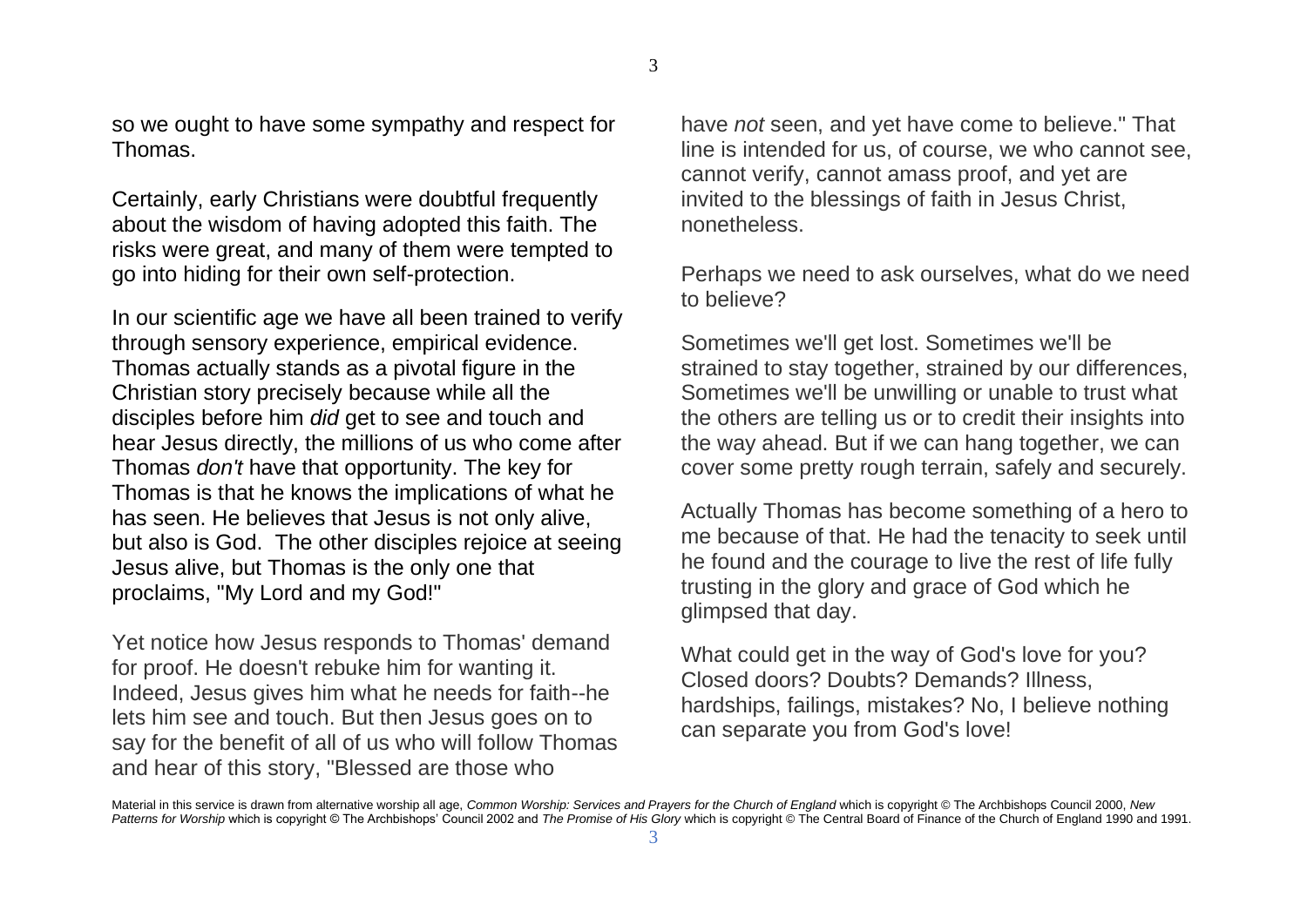The challenge, then, is just to trust in that and live in light of that, even when we cannot always see it or feel it. Maybe in remembrance of blustering Thomas, we all just ought to widen our standards of proof, to encompass the truth of all the wondrous ways God's love already has, and is, and will come to us...until we can say with joyful conviction: All I have seen teaches me to trust God assurance of eternal, unconquerable love for us!

As Easter Christians, life begins anew and in the power of the resurrection, we stand before an open door. Our lives are filled with joy because we have been assured of an eternal future.

The Christian faith will always face challenges from those who claim it will not stand up to scrutiny. We never assume that life's problems disappear and that the life of a post-resurrection Christian is free of challenge. Faith gives us the strength for the day to face life in creative and courageous ways. Surrounded by darkness, we can walk in the light because we have fellowship with the Father, and with his Son, Jesus Christ. **Amen.**

#### **PRAYERS OF INTERCESSION**

#### *Please ask for any additional prayers*

**Merciful Father, accept these prayers for the sake of your Son, our Saviour Jesus Christ. Amen**

#### **THE LORD'S PRAYER**

Gathering our prayers and praises into one, let us pray with confidence as our Saviour taught us.

#### **Our Father,**

**which art in heaven, hallowed be thy name; thy kingdom come; thy will be done ; in earth as it is in heaven. Give us this day our daily bread. And forgive us our trespasses, as we forgive those who trespass against us. And lead us not into temptation; but deliver us from evil; for thine is the kingdom, the power and the glory, for ever and ever. Amen.**

Material in this service is drawn from alternative worship all age, *Common Worship: Services and Prayers for the Church of England* which is copyright © The Archbishops Council 2000, *New*  Patterns for Worship which is copyright © The Archbishops' Council 2002 and *The Promise of His Glory* which is copyright © The Central Board of Finance of the Church of England 1990 and 1991.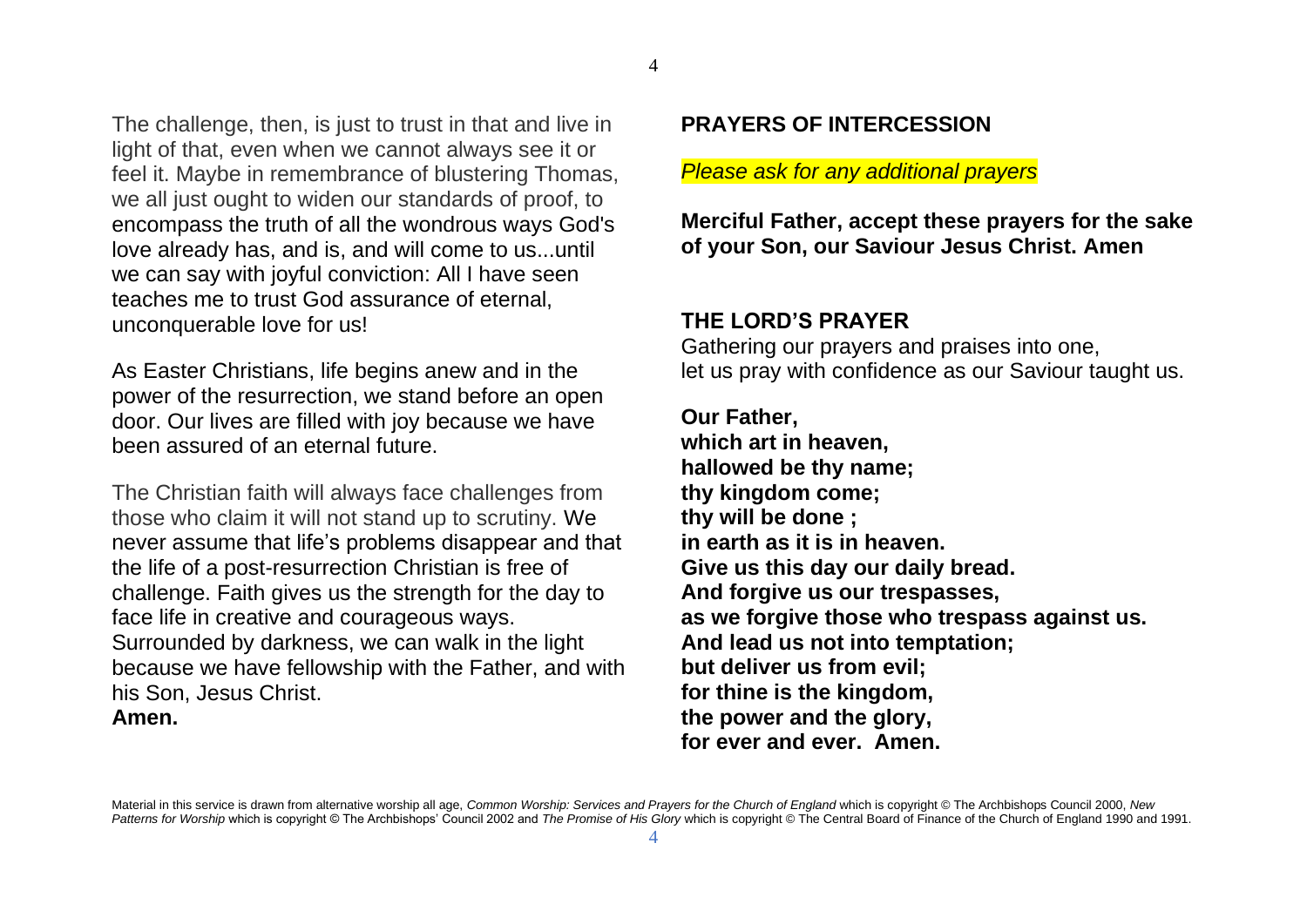# **THE PEACE**

The risen Christ came and stood among his disciples and said 'Peace be with you'.

Then were they glad when they saw the Lord. Alleluia!

The peace of the Lord be always with you **and also with you. Alleluia.**

### **THE AFFIRMATION OF FAITH**

Let us declare our faith in the resurrection of our Lord Jesus Christ.

**Christ died for our sins in accordance with the Scriptures;**

**he was buried;**

**he was raised to life on the third day in accordance with the Scriptures;**

**afterwards he appeared to his followers, and to all the apostles:**

**this we have received, and this we believe. Amen.**

#### **THE THANKSGIVING PRAYER**

The Lord be with you. **And also with you.**

Lift up your hearts **We lift them to the Lord.**

### Let us give thanks to the Lord our God. **It is right to give him thanks and praise.**

By his death he has destroyed death, and by his rising to life again he has restored to us everlasting life. We therefore lift our voices to proclaim your glory as we sing our joyful hymn of praise:

**Holy, holy, holy, Lord, God of power and might, heaven and earth are full of your glory. Hosanna, in the highest. Blessed is he who comes in the name of the Lord. Hosanna, in the highest.** 

Here is the table set for a special meal. The bread, the wine, prepared and presented. Ready to be served and shared.

Material in this service is drawn from alternative worship all age, *Common Worship: Services and Prayers for the Church of England* which is copyright © The Archbishops Council 2000, *New*  Patterns for Worship which is copyright © The Archbishops' Council 2002 and The Promise of His Glory which is copyright © The Central Board of Finance of the Church of England 1990 and 1991.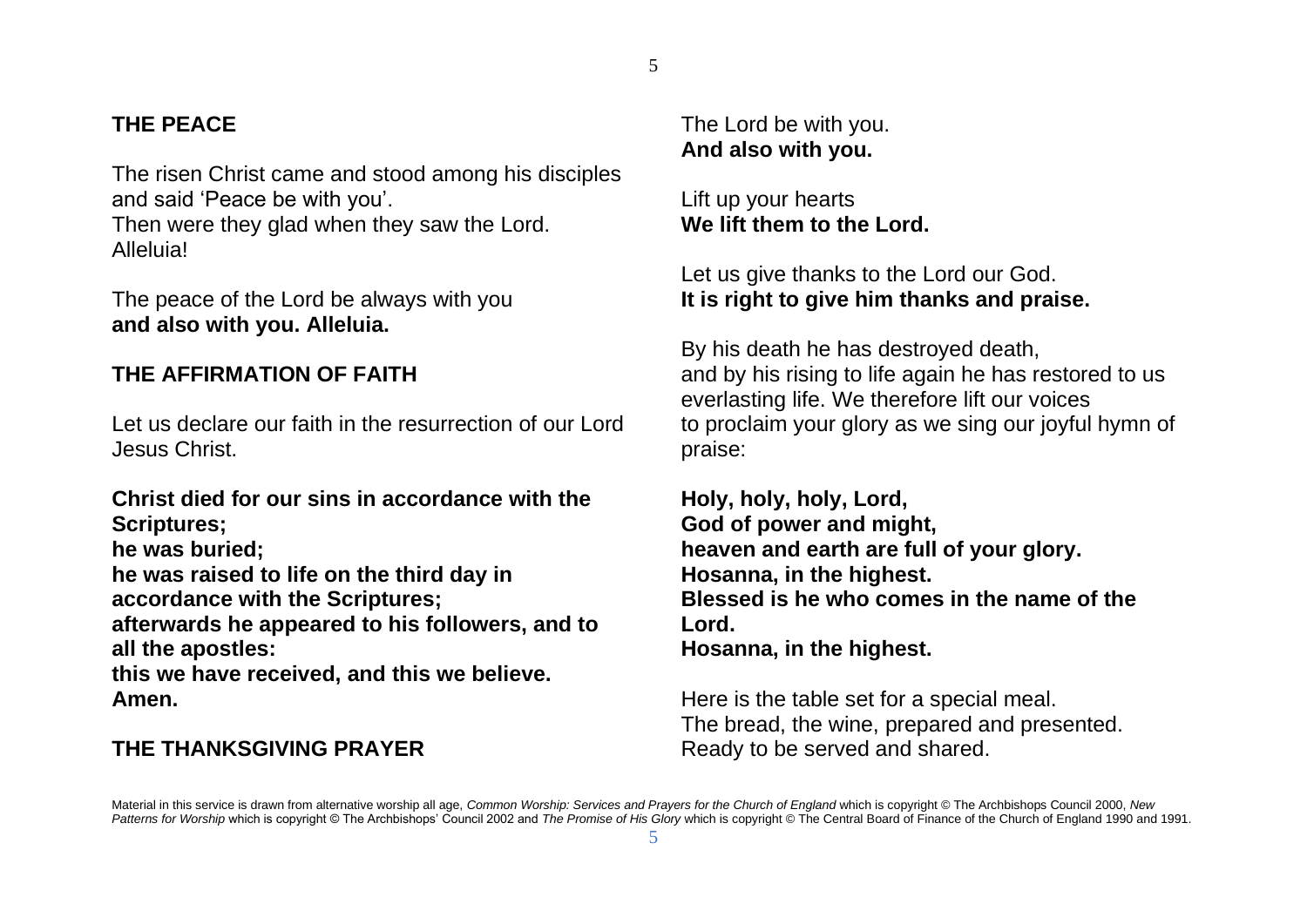We remember Jesus sharing a meal like this with his disciples, his friends.

He included everyone, those he could trust and those he could not trust.

Today we are his disciples, his friends.

Each one of us is welcome.

How amazing it is to be loved and wanted even when we have not been perfect.

How wonderful it is to be included as we are.

### **WORDS OF REMEMBRANCE: THE COMMUNION STORY**

When Jesus shared the bread with his friends, he explained that he is the Bread of Life. Like bread, Jesus nourishes and strengthens us so that we can know right and wrong and not be confused.

When we eat the bread together, we are strengthened as a community to remember Jesus and do the things Jesus would do in our world. Jesus also used a cup of the fruit of grapes to teach his disciples.

He compared the red wine to blood, to help us remember the suffering in the world.

Drinking the wine together helps us remember that we are all part of a special agreement, a covenant, with God.

God loves us so much that when we make mistakes, or when we make bad choices, God has agreed to forgive us and give us a second chance, every time. This is ordinary bread and ordinary wine. But when we eat the bread together and drink the wine together, something extraordinary happens which brings us closer to Jesus and to one another. We become the 'Body of Christ.' Which means that our eyes and ears see and hear what Jesus would see in our world. And our arms and hands do Jesus's work to help others.

### **SHARING THE BREAD AND WINE**

When you take a piece of bread, *please hold it up.* Then let us all eat together. The Bread of Life shared with you. Be strengthened to do what is right.

When you take a cup of juice/wine, *please hold it up*. The Cup of Forgiveness shared with you. Remember God's agreement to give each of us another chance to be better people.

#### *(consume)*

Material in this service is drawn from alternative worship all age, *Common Worship: Services and Prayers for the Church of England* which is copyright © The Archbishops Council 2000, *New Patterns for Worship* which is copyright © The Archbishops' Council 2002 and *The Promise of His Glory* which is copyright © The Central Board of Finance of the Church of England 1990 and 1991.